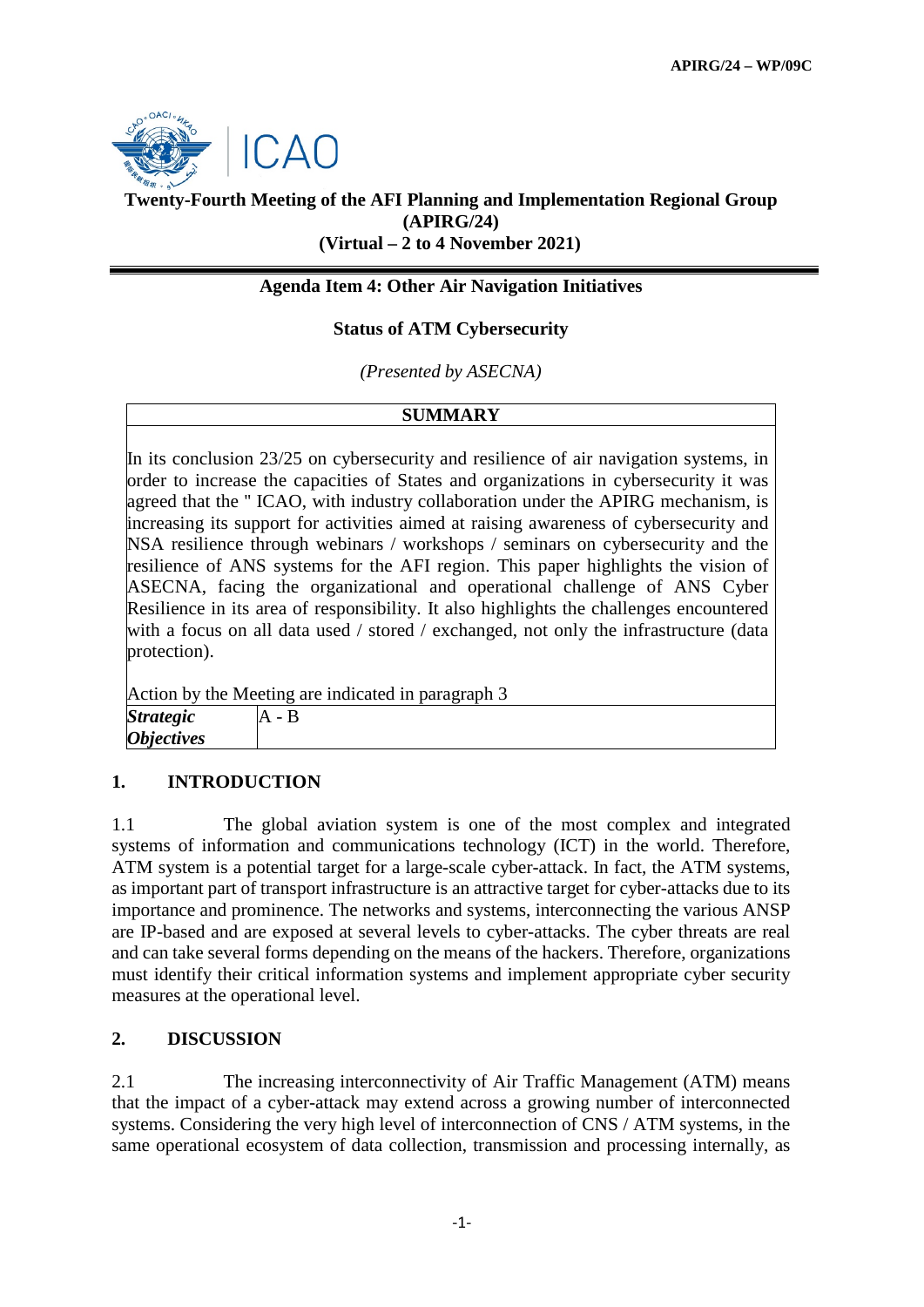through bilateral links, there is real need for a harmonized cyber-strategy over the AFI region.

2.2 The fact of having bilateral connections under TCP / IP protocol is now a necessity, in order to be able to establish for example, full AMHS connections, to share surveillance data, or to deploy SWIM in a few years. In this context, cybersecurity issues are increasingly becoming collective issues, it is a shared responsibility. Hence the need to conclude bilateral agreement of cooperation between ANSP, in order to assess concretely all cyber issues such as, common procedure for identification of threats, training, performances, risk assessment, security analysis, audits and control, penetration test exercises.

2.3 It is no longer indicated to be satisfied only with seminars and workshops, the time has come to make concrete and practical arrangements.

2.4 As such in terms of human resources, we should not hesitate to open the field of profiles and skills required to strengthen the ATSEP, in this extremely sensitive and specialized field, the idea is to build a mixed network of experts able to face the cyber challenges of ATM.

2.5 In order to mitigate the cyber risks linked to the sharing of information beyond its planned "sphere of dissemination" the guidance documents on the use of the Traffic Light Protocol (TLP), published in September 2021 under the authority of the Secretary General of ICAO have been adopted and actions taken to include the use of TLP in the communication policy and make it applicable in ASECNA from the beginning of next year.

# **3. ACTION BY THE MEETING**

### 3.1 **The meeting is invited to:**

- a) Note the information provided in this working paper
- b) Make relevant recommendations to create the best possible conditions for the implementation of standards and procedures on cybersecurity threat, such as regular penetration tests, sharing of bests practices formalized in technical letters of agreement in the field of cybersecurity.
- c) Encourage States and organizations to work decisively in the cooperative approach to define and implement the necessary reactive and proactive action plans to address the challenge of cybersecurity as a shared responsibility.
- d) Support the guidance material and develop and implement policies for the use of Traffic Light Protocol by states and organizations.
- e) Developed business recovery and business continuity plans in the event of a cyber-attack.